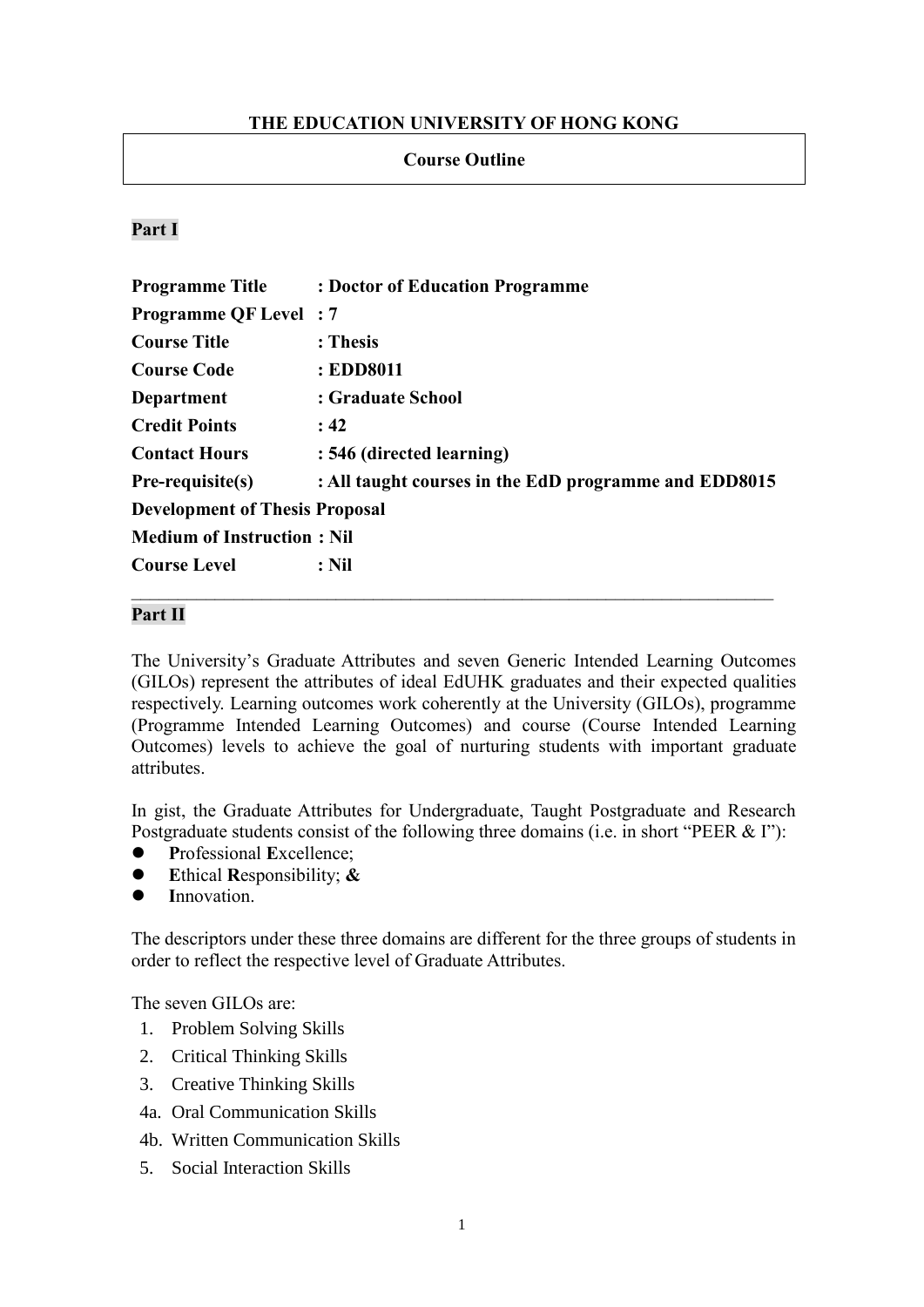## 6. Ethical Decision Making

7. Global Perspectives

#### **1. Course Synopsis**

The course involves the implementation and reporting of a research project that is undertaken by an individual candidate. It is supervised by the candidate's Principal Supervisor and Associate Supervisors. The candidate is expected to demonstrate that he/she has a thorough understanding of the literature. The aims and objectives of the study need to be clearly phrased. The design and methods used must be rigorous and appropriate for the type of study. The results have to be clearly described and presented. The thesis will need to show that the research is original and has created knowledge in the chosen Area of Study, with the main findings and practical implications, if any, clearly articulated. The quality of the presentation has to conform to the standards in the relevant discipline.

# **2. Course Intended Learning Outcomes** (CILOs)

*Upon completion of this course, students will be able to:*

- $CILO<sub>1</sub>$  Demonstrate an expert knowledge and understanding of the chosen field of Study;
- $\text{CILO}_2$  Select theoretical concepts to critically address issue(s) in an area in education, social sciences, or humanities;
- CILO<sup>3</sup> Produce a scholarly research report that can contribute to the knowledge advancement in the field; and
- CILO<sup>4</sup> Contribute to the professional practice in the field by proposing solutions to existing problems.

# **3. Content, CILOs and Teaching & Learning Activities**

| <b>Course Content</b>                       | <b>CILOs</b>                    | Suggested Teaching $\&$    |
|---------------------------------------------|---------------------------------|----------------------------|
|                                             |                                 | <b>Learning Activities</b> |
| The candidate presents a written thesis     | $CLO_{1,3}$                     | Problem-Based              |
| with a literature review, locate the study  |                                 | <b>Learning Activities</b> |
| within the larger context in education,     |                                 |                            |
| social sciences, or humanities              |                                 |                            |
| The candidate presents a written thesis     | C <sub>L</sub> O <sub>L,3</sub> | Problem-Based              |
| with<br>research<br>the<br>questions<br>and |                                 | Learning Activities        |
| hypotheses, where appropriate; as well      |                                 |                            |
| as aims and objectives of the study         |                                 |                            |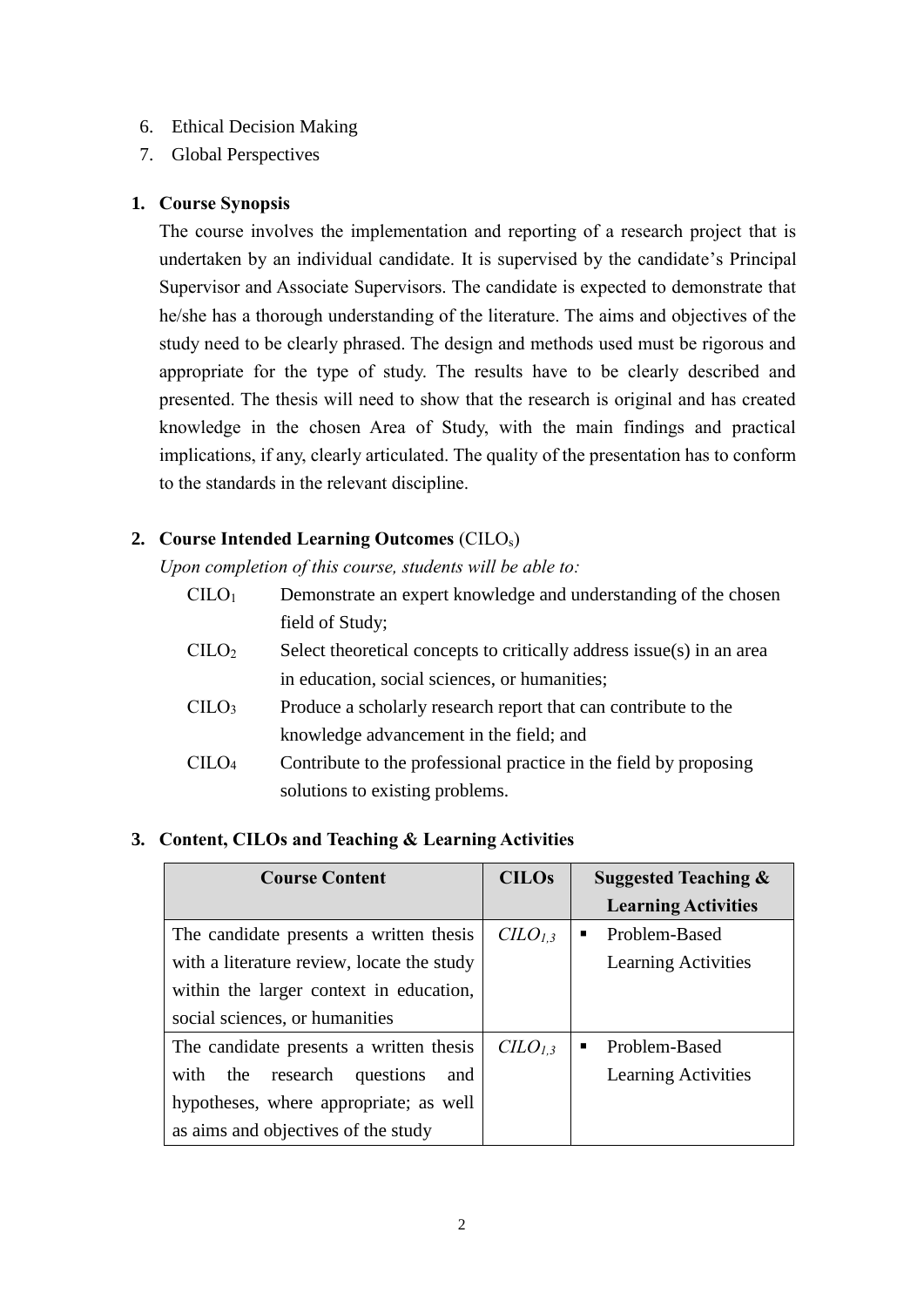| The candidate presents a written thesis         | $CLO_{1,3}$                 |   | Problem-Based          |
|-------------------------------------------------|-----------------------------|---|------------------------|
| with the significance and potential             |                             |   | Learning Activities    |
| impact of the research                          |                             |   |                        |
| The candidate presents a written thesis         | C <sub>LO</sub>             |   | Problem-Based          |
| with a description of the theories and/or       |                             |   | Learning Activities    |
| models that the study builds upon               |                             |   |                        |
| The thesis also reports in detail:              | C <sub>LO<sub>3</sub></sub> |   | Lab Work               |
| the design, methods used,<br>and<br>$\circ$     |                             | ٠ | <b>Guided Research</b> |
| implementation, if appropriate, of              |                             |   | Activities             |
| the project;                                    |                             | ٠ | Problem-Based          |
| the outcomes and findings, including<br>$\circ$ |                             |   | Learning Activities    |
| photos, tables, charts, diagrams and            |                             |   |                        |
| figures when deemed necessary                   |                             |   |                        |
| and/or appropriate                              |                             |   |                        |
| The candidate presents a written thesis         | C <sub>LO<sub>4</sub></sub> |   | Problem-Based          |
| with practical implications, if any; and        |                             |   | Learning Activities    |
| future research directions, if appropriate      |                             |   |                        |

# **4. Assessment**

| <b>Assessment Tasks</b>                          | Weighting $(\% )$ | <b>CILO</b>                  |
|--------------------------------------------------|-------------------|------------------------------|
| The<br>research component of the EdD             | 100%              | $C\mathbb{I}LO_{I, 2, 3, 4}$ |
| programme requires the candidate to make an      |                   |                              |
| original contribution to the field of study.     |                   |                              |
| Candidates will be required to write a thesis of |                   |                              |
| approximately between 50,000 to 60,000           |                   |                              |
| words, excluding references, that presents the   |                   |                              |
| details of the design, implementation, results   |                   |                              |
| and recommendations of the project. The          |                   |                              |
| assessment criteria will include, where          |                   |                              |
| appropriate:                                     |                   |                              |
|                                                  |                   |                              |
| Comprehensiveness of the literature              |                   |                              |
| review; innovative reinterpretation of prior     |                   |                              |
| studies; and critical appraisal of the           |                   |                              |
| literature;                                      |                   |                              |
| Formulation of research questions, theories      |                   |                              |
| and hypotheses using known data or ideas;        |                   |                              |